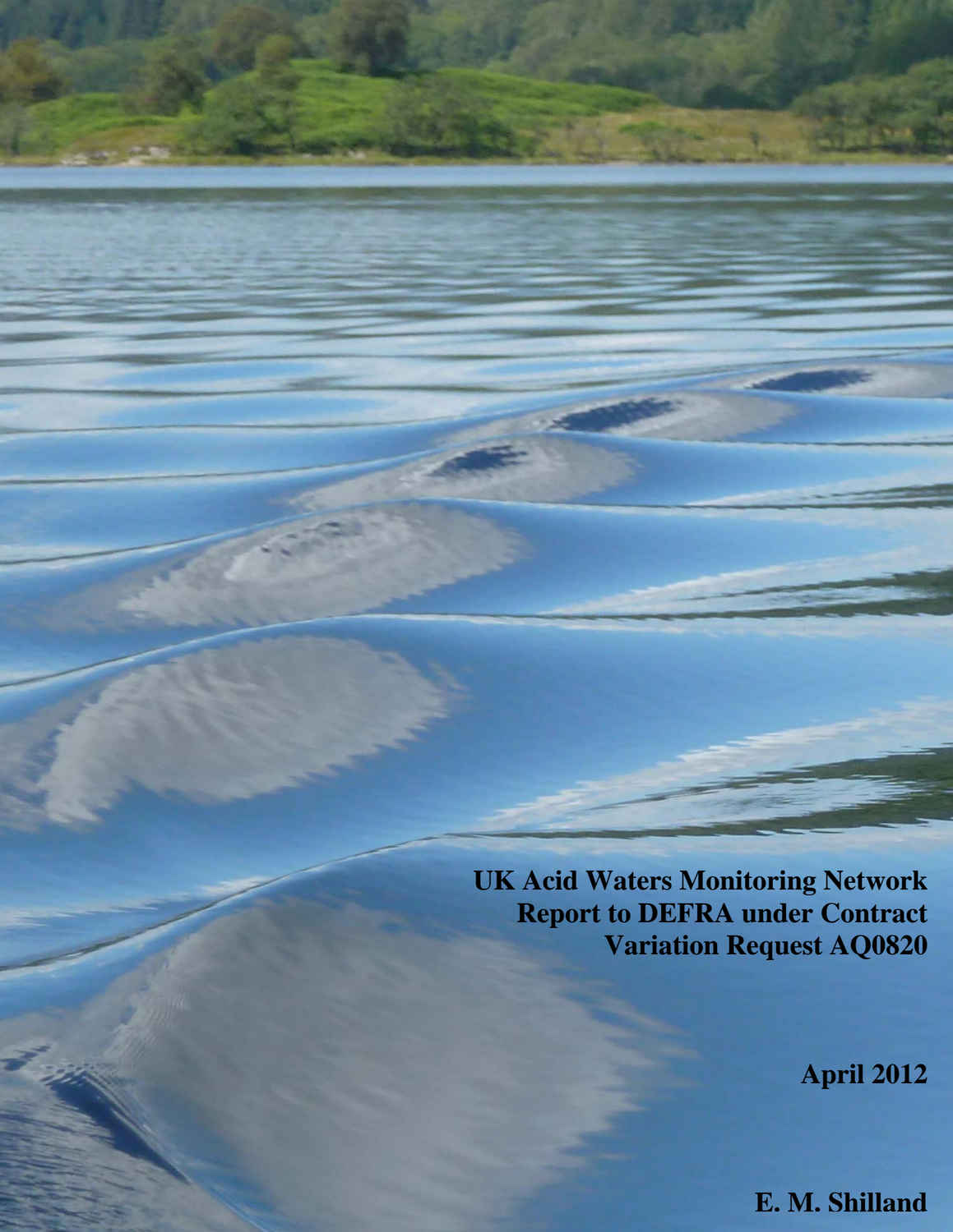# <span id="page-1-0"></span>1. Contents

|       | 1. |  |  |  |  |
|-------|----|--|--|--|--|
| 1.1.  |    |  |  |  |  |
| 2.    |    |  |  |  |  |
| 3.    |    |  |  |  |  |
| 3.1.  |    |  |  |  |  |
| 3.2.  |    |  |  |  |  |
| 3.3.  |    |  |  |  |  |
| 3.4.  |    |  |  |  |  |
| 3.5.  |    |  |  |  |  |
| 3.6.  |    |  |  |  |  |
| 3.7.  |    |  |  |  |  |
| 3.8.  |    |  |  |  |  |
| 3.9.  |    |  |  |  |  |
| 3.10. |    |  |  |  |  |
| 3.11. |    |  |  |  |  |
| 4.    |    |  |  |  |  |
| 4.1.  |    |  |  |  |  |
| 4.2.  |    |  |  |  |  |
| 4.3.  |    |  |  |  |  |
| 4.4.  |    |  |  |  |  |
| 5.    |    |  |  |  |  |
|       |    |  |  |  |  |
| 5.1.  |    |  |  |  |  |
| 5.2.  |    |  |  |  |  |
| 5.3.  |    |  |  |  |  |
| 5.4.  |    |  |  |  |  |
| 5.5.  |    |  |  |  |  |
| 5.6.  |    |  |  |  |  |
| 5.7.  |    |  |  |  |  |
| 5.8.  |    |  |  |  |  |
| 5.9.  |    |  |  |  |  |
| 5.10. |    |  |  |  |  |
| 6.    |    |  |  |  |  |
|       |    |  |  |  |  |
| 6.2.  |    |  |  |  |  |
| 6.3.  |    |  |  |  |  |
| 6.4.  |    |  |  |  |  |
| 6.5.  |    |  |  |  |  |
| 6.6.  |    |  |  |  |  |
| 6.7.  |    |  |  |  |  |

## 1.1. List of Tables

Cover photo: Loch Chon,  $27<sup>th</sup>$  July 2011 © Ewan Shilland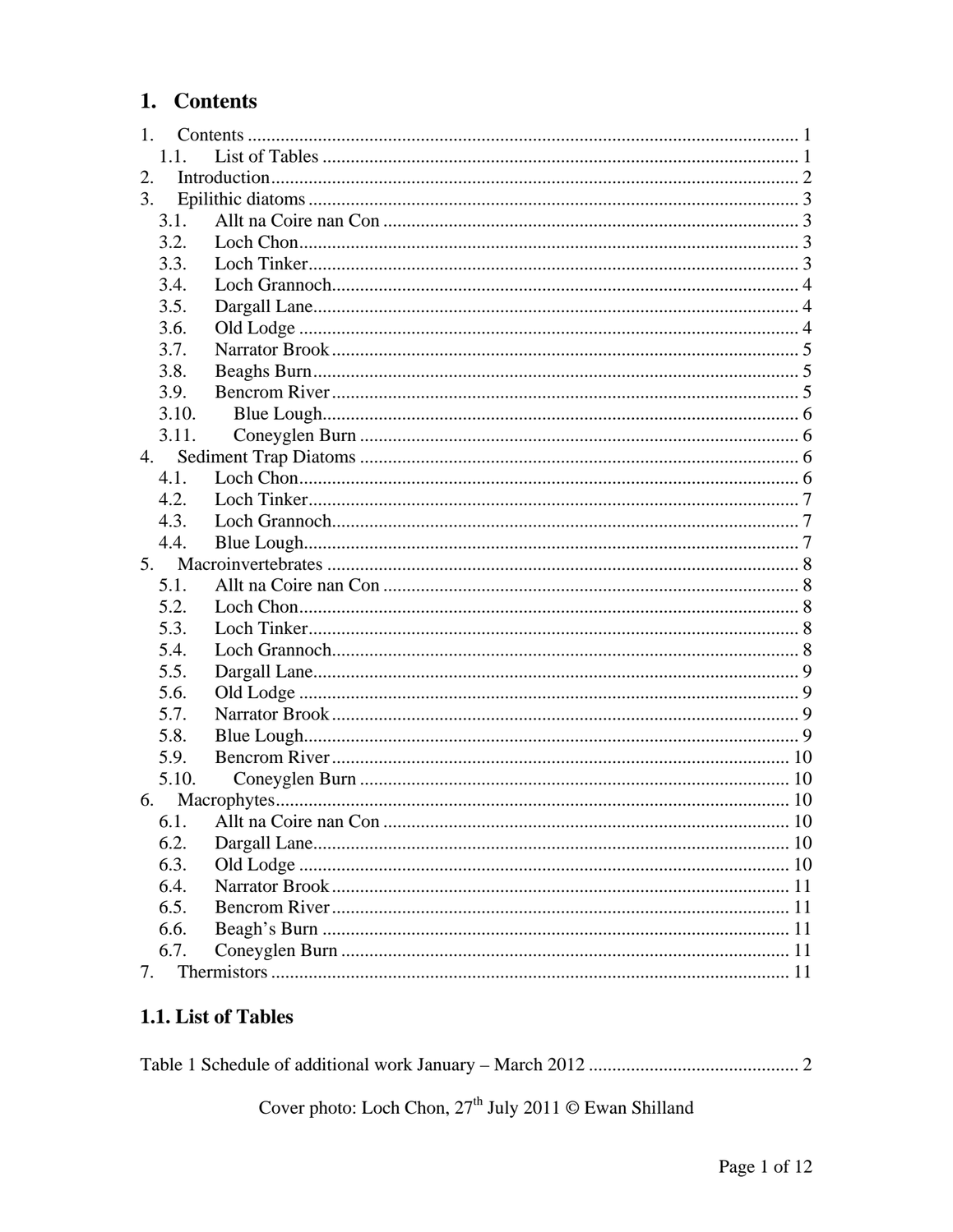# <span id="page-2-0"></span>**2. Introduction**

This report lists the additional work carried out by the UK Acid Waters Monitoring Network Consortium for DEFRA, under Contract Variation Request AQ0820, between December 2011 and March 2012. A summary of the work is presented in [Table 1](#page-2-1) and further details of individual work units are provided in the following sections.

<span id="page-2-1"></span>

| <b>Activity</b>              | <b>Site</b>           | 2010-11          | 2011-12            |
|------------------------------|-----------------------|------------------|--------------------|
| <b>Epilithic Diatoms</b>     | Allt na Coire nan Con | Analyse & report | Prepare & archive  |
|                              | L. Chon               | Analyse & report | Prepare & archive  |
|                              | L. Tinker             | Analyse & report | Prepare & archive  |
|                              | L. Grannoch           | Analyse & report | Prepare & archive  |
|                              | Dargall Lane          | Analyse & report | Prepare & archive  |
|                              | Old Lodge             | Analyse & report | Prepare & archive  |
|                              | <b>Narrator Brook</b> | Analyse & report | Prepare & archive  |
|                              | Beagh's Burn          | Analyse & report | Prepare & archive  |
|                              | <b>Bencrom River</b>  | Analyse & report | Prepare & archive  |
|                              | <b>Blue Lough</b>     | Analyse & report | Prepare & archive  |
|                              | Coneyglen Burn        | Analyse & report | Prepare & archive  |
| <b>Sediment Trap Diatoms</b> | L. Chon               | Analyse & report | Prepare & archive  |
|                              | L. Tinker             | Analyse & report | Prepare & archive  |
|                              | L. Grannoch           | Analyse & report | Prepare & archive  |
|                              | <b>Blue Lough</b>     | Analyse & report | Prepare & archive  |
| <b>Macroinvertebrates</b>    | Allt na Coire nan Con | Analyse & report |                    |
|                              | L. Chon               | Analyse & report | Analyse            |
|                              | L. Tinker             |                  | Analyse            |
|                              | L. Grannoch           | Analyse & report |                    |
|                              | Dargall Lane          | Analyse & report |                    |
|                              | Old Lodge             | Analyse & report |                    |
|                              | <b>Narrator Brook</b> |                  | Analyse            |
|                              | <b>Blue Lough</b>     |                  | Analyse            |
|                              | <b>Bencrom River</b>  |                  | Analyse            |
|                              | Coneyglen Burn        |                  | Analyse            |
| <b>Macrophytes</b>           | Allt na Coire nan Con |                  | Analyse            |
|                              | Dargall Lane          |                  | Analyse            |
|                              | Old Lodge             | Analyse & report | Analyse            |
|                              | <b>Narrator Brook</b> | Analyse & report | Analyse            |
|                              | <b>Bencrom River</b>  |                  | Analyse            |
|                              | Beagh's Burn          |                  | Analyse            |
|                              | Coneyglen Burn        |                  | Analyse            |
| <b>Thermistors</b>           |                       |                  | Refurbish 19 sites |

#### **Table 1 Schedule of additional work January – March 2012**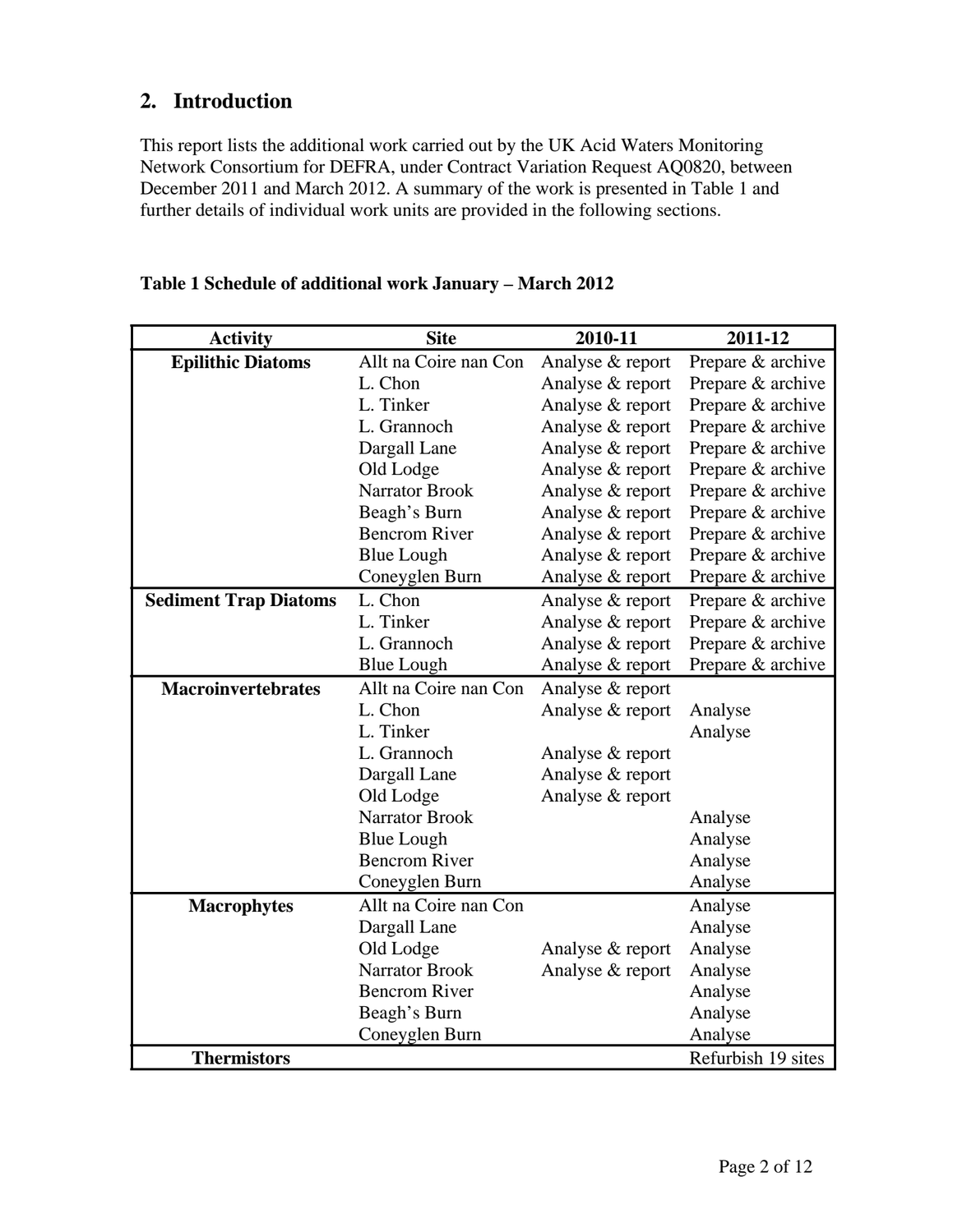# <span id="page-3-0"></span>**3. Epilithic Diatoms**

## **3.1. Allt na Coire nan Con**

The 2010-11 epilithic diatoms were collected from Allt na Coire nan Con on 08/07/2010. The samples were preserved on site and brought back to UCL where they were prepared into microscope slides. After 300 diatom valves were counted the data were quality controlled then added to the UKAWMN biological database at UCL. The relative abundance of species and a variety of diversity indices were calculated, graphed, reported and uploaded to the UKAWMN website. These are available from the website at the address [http://awmn.defra.gov.uk/resources/datasheets/site03\\_diatoms.pdf](http://awmn.defra.gov.uk/resources/datasheets/site03_diatoms.pdf)

The 2011-12 epilithic diatoms were collected from Allt na Coire nan Con on 10/07/2011. The samples were preserved on site and brought back to UCL where they were prepared into microscope slides.

### **3.2. Loch Chon**

The 2010-11 epilithic diatoms were collected from Loch Chon on 25/07/2010. The samples were preserved on site and brought back to UCL where they were prepared into microscope slides. After 300 diatom valves were counted the data were quality controlled then added to the UKAWMN biological database at UCL. The relative abundance of species and a variety of diversity indices were calculated, graphed, reported and uploaded to the UKAWMN website. These are available from the website at the address [http://awmn.defra.gov.uk/resources/datasheets/site05\\_diatoms.pdf](http://awmn.defra.gov.uk/resources/datasheets/site05_diatoms.pdf)

The 2011-12 epilithic diatoms were collected from Loch Chon on 27/07/2011. The samples were preserved on site and brought back to UCL where they were prepared into microscope slides.

### **3.3. Loch Tinker**

The 2010-11 epilithic diatoms were collected from Loch Tinker on 10/08/2010. The samples were preserved on site and brought back to UCL where they were prepared into microscope slides. After 300 diatom valves were counted the data were quality controlled then added to the UKAWMN biological database at UCL. The relative abundance of species and a variety of diversity indices were calculated, graphed, reported and uploaded to the UKAWMN website. These are available from the website at the address [http://awmn.defra.gov.uk/resources/datasheets/site06\\_diatoms.pdf](http://awmn.defra.gov.uk/resources/datasheets/site06_diatoms.pdf)

The 2011-12 epilithic diatoms were collected from Loch Tinker on 27/07/2011. The samples were preserved on site and brought back to UCL where they were prepared into microscope slides.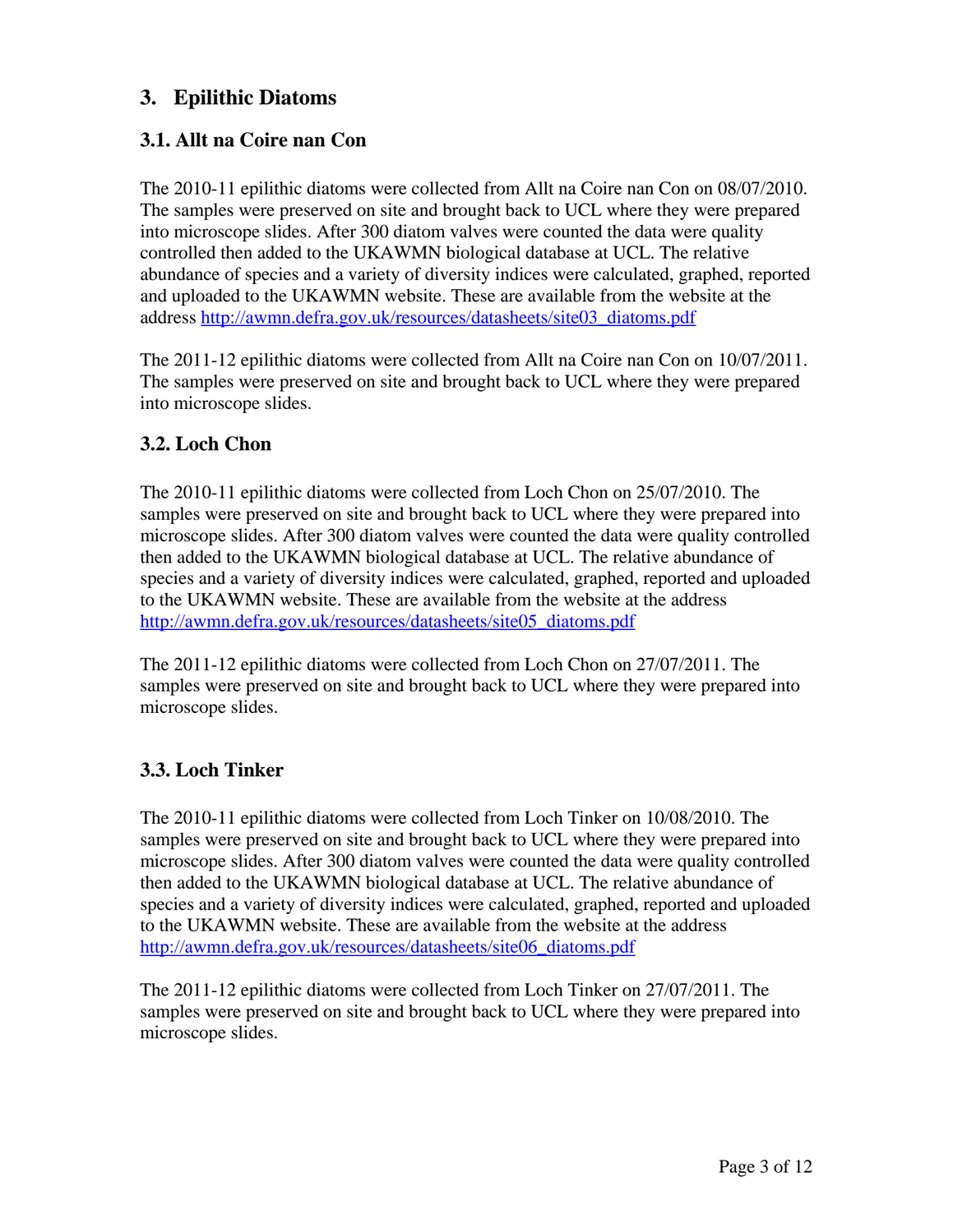## <span id="page-4-0"></span>**3.4. Loch Grannoch**

The 2010-11 epilithic diatoms were collected from Loch Grannoch on 09/08/2010. The samples were preserved on site and brought back to UCL where they were prepared into microscope slides. After 300 diatom valves were counted the data were quality controlled then added to the UKAWMN biological database at UCL. The relative abundance of species and a variety of diversity indices were calculated, graphed, reported and uploaded to the UKAWMN website. These are available from the website at the address [http://awmn.defra.gov.uk/resources/datasheets/site08\\_diatoms.pdf](http://awmn.defra.gov.uk/resources/datasheets/site08_diatoms.pdf)

The 2011-12 epilithic diatoms were collected from Loch Grannoch on 25/07/2011. The samples were preserved on site and brought back to UCL where they were prepared into microscope slides.

### **3.5. Dargall Lane**

The 2010-11 epilithic diatoms were collected from Dargall Lane on 09/08/2010. The samples were preserved on site and brought back to UCL where they were prepared into microscope slides. After 300 diatom valves were counted the data were quality controlled then added to the UKAWMN biological database at UCL. The relative abundance of species and a variety of diversity indices were calculated, graphed, reported and uploaded to the UKAWMN website. These are available from the website at the address [http://awmn.defra.gov.uk/resources/datasheets/site09\\_diatoms.pdf](http://awmn.defra.gov.uk/resources/datasheets/site09_diatoms.pdf)

The 2011-12 epilithic diatoms were collected from Dargall Lane on 09/07/2011. The samples were preserved on site and brought back to UCL where they were prepared into microscope slides.

## **3.6. Old Lodge**

The 2010-11 epilithic diatoms were collected from Old Lodge on 08/09/2010. The samples were preserved on site and brought back to UCL where they were prepared into microscope slides. After 300 diatom valves were counted the data were quality controlled then added to the UKAWMN biological database at UCL. After reformatting, the data were also sent for inclusion in the Environmental Change Network database. The relative abundance of species and a variety of diversity indices were calculated, graphed, reported and uploaded to the UKAWMN website. These are available from the website at the address [http://awmn.defra.gov.uk/resources/datasheets/site13\\_diatoms.pdf](http://awmn.defra.gov.uk/resources/datasheets/site13_diatoms.pdf)

The 2011-12 epilithic diatoms were collected from Old Lodge on 04/07/2011. The samples were preserved on site and brought back to UCL where they were prepared into microscope slides.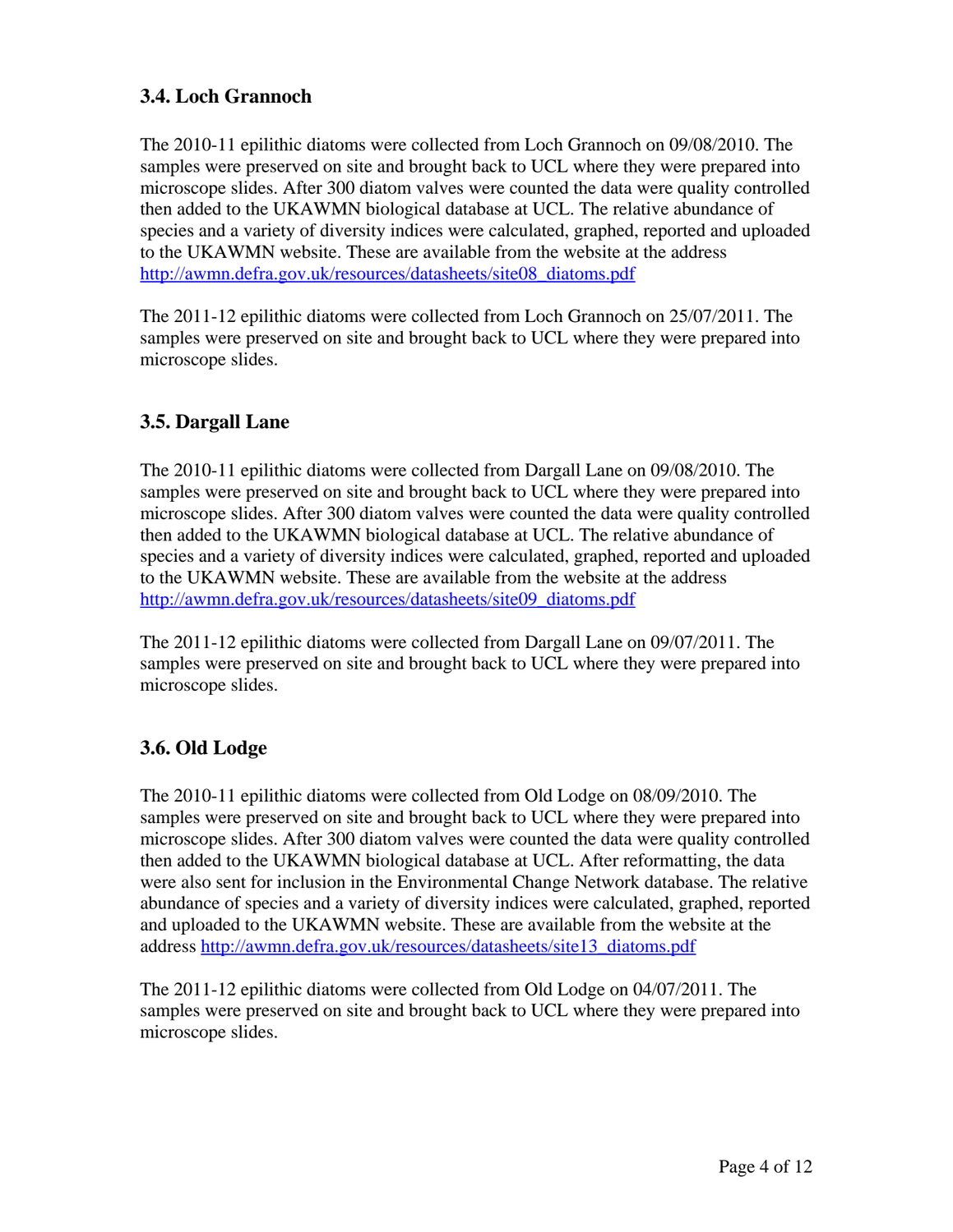### <span id="page-5-0"></span>**3.7. Narrator Brook**

The 2010-11 epilithic diatoms were collected from Narrator Brook on 05/07/2010. The samples were preserved on site and brought back to UCL where they were prepared into microscope slides. After 300 diatom valves were counted the data were quality controlled then added to the UKAWMN biological database at UCL. The relative abundance of species and a variety of diversity indices were calculated, graphed, reported and uploaded to the UKAWMN website. These are available from the website at the address [http://awmn.defra.gov.uk/resources/datasheets/site14\\_diatoms.pdf](http://awmn.defra.gov.uk/resources/datasheets/site14_diatoms.pdf)

The 2011-12 epilithic diatoms were collected from Narrator Brook on 05/07/2011. The samples were preserved on site and brought back to UCL where they were prepared into microscope slides.

### **3.8. Beaghs Burn**

The 2010-11 epilithic diatoms were collected from Beagh's Burn on 27/07/2010. The samples were preserved on site and brought back to UCL where they were prepared into microscope slides. After 300 diatom valves were counted the data were quality controlled then added to the UKAWMN biological database at UCL. The relative abundance of species and a variety of diversity indices were calculated, graphed, reported and uploaded to the UKAWMN website. These are available from the website at the address [http://awmn.defra.gov.uk/resources/datasheets/site19\\_diatoms.pdf](http://awmn.defra.gov.uk/resources/datasheets/site19_diatoms.pdf)

The 2011-12 epilithic diatoms were collected from Beagh's Burn on 31/07/2011. The samples were preserved on site and brought back to UCL where they were prepared into microscope slides.

## **3.9. Bencrom River**

The 2010-11 epilithic diatoms were collected from Bencrom River on 19/08/2010. The samples were preserved on site and brought back to UCL where they were prepared into microscope slides. After 300 diatom valves were counted the data were quality controlled then added to the UKAWMN biological database at UCL. The relative abundance of species and a variety of diversity indices were calculated, graphed, reported and uploaded to the UKAWMN website. These are available from the website at the address [http://awmn.defra.gov.uk/resources/datasheets/site20\\_diatoms.pdf](http://awmn.defra.gov.uk/resources/datasheets/site20_diatoms.pdf)

The 2011-12 epilithic diatoms were collected from Bencrom River on 01/08/2011. The samples were preserved on site and brought back to UCL where they were prepared into microscope slides.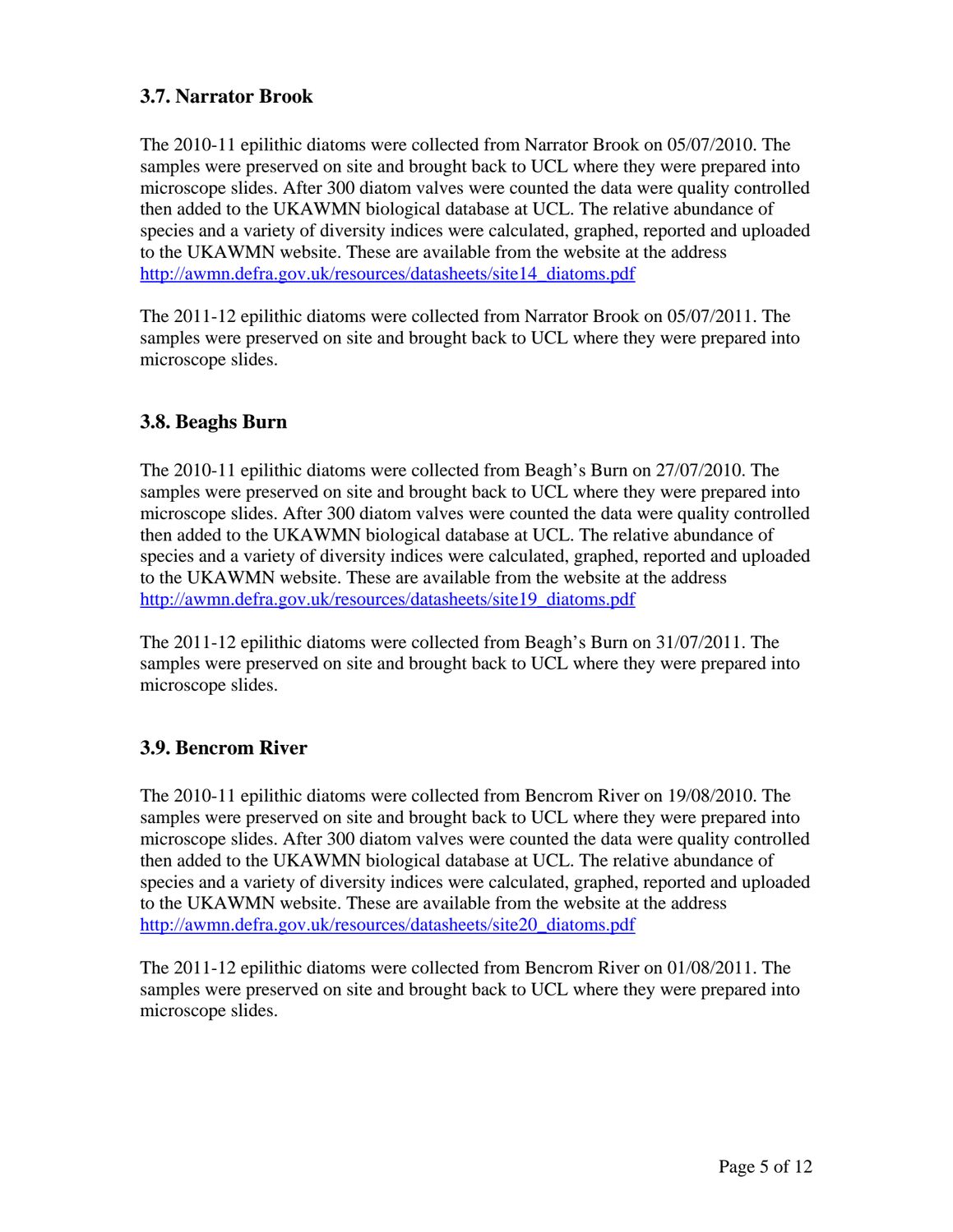### <span id="page-6-0"></span>**3.10. Blue Lough**

The 2010-11 epilithic diatoms were collected from Blue Lough on 19/08/2010. The samples were preserved on site and brought back to UCL where they were prepared into microscope slides. After 300 diatom valves were counted the data were quality controlled then added to the UKAWMN biological database at UCL. The relative abundance of species and a variety of diversity indices were calculated, graphed, reported and uploaded to the UKAWMN website. These are available from the website at the address [http://awmn.defra.gov.uk/resources/datasheets/site21\\_diatoms.pdf](http://awmn.defra.gov.uk/resources/datasheets/site21_diatoms.pdf)

The 2011-12 epilithic diatoms were collected from Blue Lough on 01/08/2011. The samples were preserved on site and brought back to UCL where they were prepared into microscope slides.

### **3.11. Coneyglen Burn**

The 2010-11 epilithic diatoms were collected from Coneyglen Burn on 26/07/2010. The samples were preserved on site and brought back to UCL where they were prepared into microscope slides. After 300 diatom valves were counted the data were quality controlled then added to the UKAWMN biological database at UCL. The relative abundance of species and a variety of diversity indices were calculated, graphed, reported and uploaded to the UKAWMN website. These are available from the website at the address [http://awmn.defra.gov.uk/resources/datasheets/site22\\_diatoms.pdf](http://awmn.defra.gov.uk/resources/datasheets/site22_diatoms.pdf)

The 2011-12 epilithic diatoms were collected from Coneyglen Burn on 31/07/2011. The samples were preserved on site and brought back to UCL where they were prepared into microscope slides.

# **4. Sediment Trap Diatoms**

### **4.1. Loch Chon**

The 2010-11 sediment trap diatoms were collected from Loch Chon on 25/07/2010. The samples were preserved on site and brought back to UCL where they were prepared into microscope slides. After 300 diatom valves were counted the data were quality controlled then added to the UKAWMN biological database at UCL. The relative abundance of species were calculated, graphed, reported and uploaded to the UKAWMN website. These are available from the website at the address [http://awmn.defra.gov.uk/resources/datasheets/site05\\_sedtrap.pdf](http://awmn.defra.gov.uk/resources/datasheets/site05_sedtrap.pdf)

Loch Chon was visited on 27/07/2011 but unfortunately, after a considerable time searching, the sediment trap array could not be located. This is most likely due to either the effects of ice movement or interference from members of the public. We were thus unable to collect the 2011-12 sediment trap diatom sample.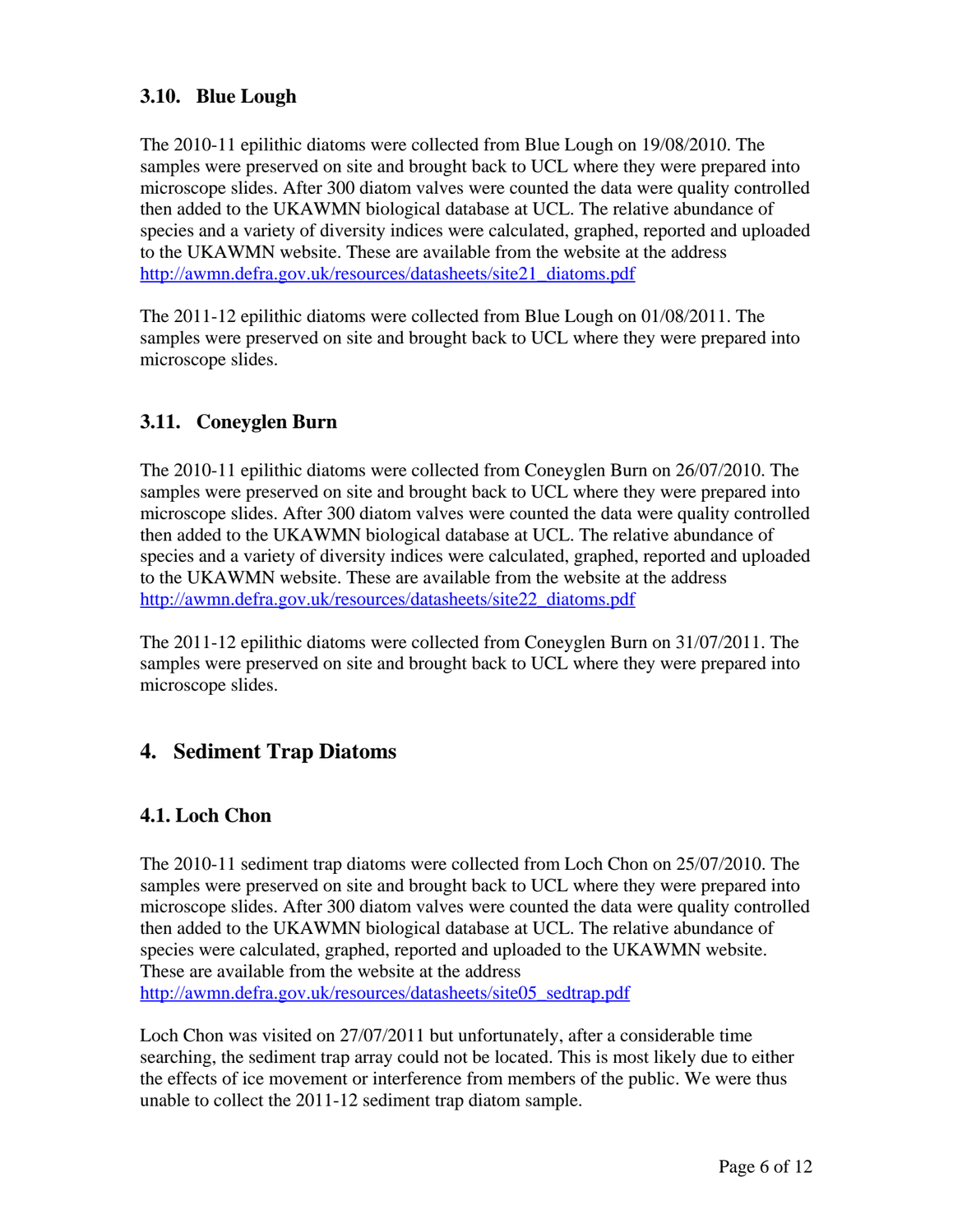## <span id="page-7-0"></span>**4.2. Loch Tinker**

The 2010-11 sediment trap diatoms were collected from Loch Tinker on 10/08/2010. The samples were preserved on site and brought back to UCL where they were prepared into microscope slides. After 300 diatom valves were counted the data were quality controlled then added to the UKAWMN biological database at UCL. The relative abundance of species were calculated, graphed, reported and uploaded to the UKAWMN website. These are available from the website at the address [http://awmn.defra.gov.uk/resources/datasheets/site06\\_sedtrap.pdf](http://awmn.defra.gov.uk/resources/datasheets/site06_sedtrap.pdf)

The 2011-12 sediment trap diatoms were collected from Loch Tinker on 27/07/2011. The samples were preserved on site and brought back to UCL where they were prepared into

### **4.3. Loch Grannoch**

microscope slides.

The 2010-11 sediment trap diatoms were collected from Loch Grannoch on 09/08/2010. The samples were preserved on site and brought back to UCL where they were prepared into microscope slides. After 300 diatom valves were counted the data were quality controlled then added to the UKAWMN biological database at UCL. The relative abundance of species were calculated, graphed, reported and uploaded to the UKAWMN website. These are available from the website at the address [http://awmn.defra.gov.uk/resources/datasheets/site08\\_sedtrap.pdf](http://awmn.defra.gov.uk/resources/datasheets/site08_sedtrap.pdf)

The 2011-12 sediment trap diatoms were collected from Loch Grannoch on 25/07/2011. The samples were preserved on site and brought back to UCL where they were prepared into microscope slides.

## **4.4. Blue Lough**

The 2010-11 sediment trap diatoms were collected from Blue Lough on 19/08/2010. The samples were preserved on site and brought back to UCL where they were prepared into microscope slides. After 300 diatom valves were counted the data were quality controlled then added to the UKAWMN biological database at UCL. The relative abundance of species were calculated, graphed, reported and uploaded to the UKAWMN website. These are available from the website at the address [http://awmn.defra.gov.uk/resources/datasheets/site21\\_sedtrap.pdf](http://awmn.defra.gov.uk/resources/datasheets/site21_sedtrap.pdf)

The 2011-12 sediment trap diatoms were collected from Blue Lough on 01/08/2011. The samples were preserved on site and brought back to UCL where they were prepared into microscope slides.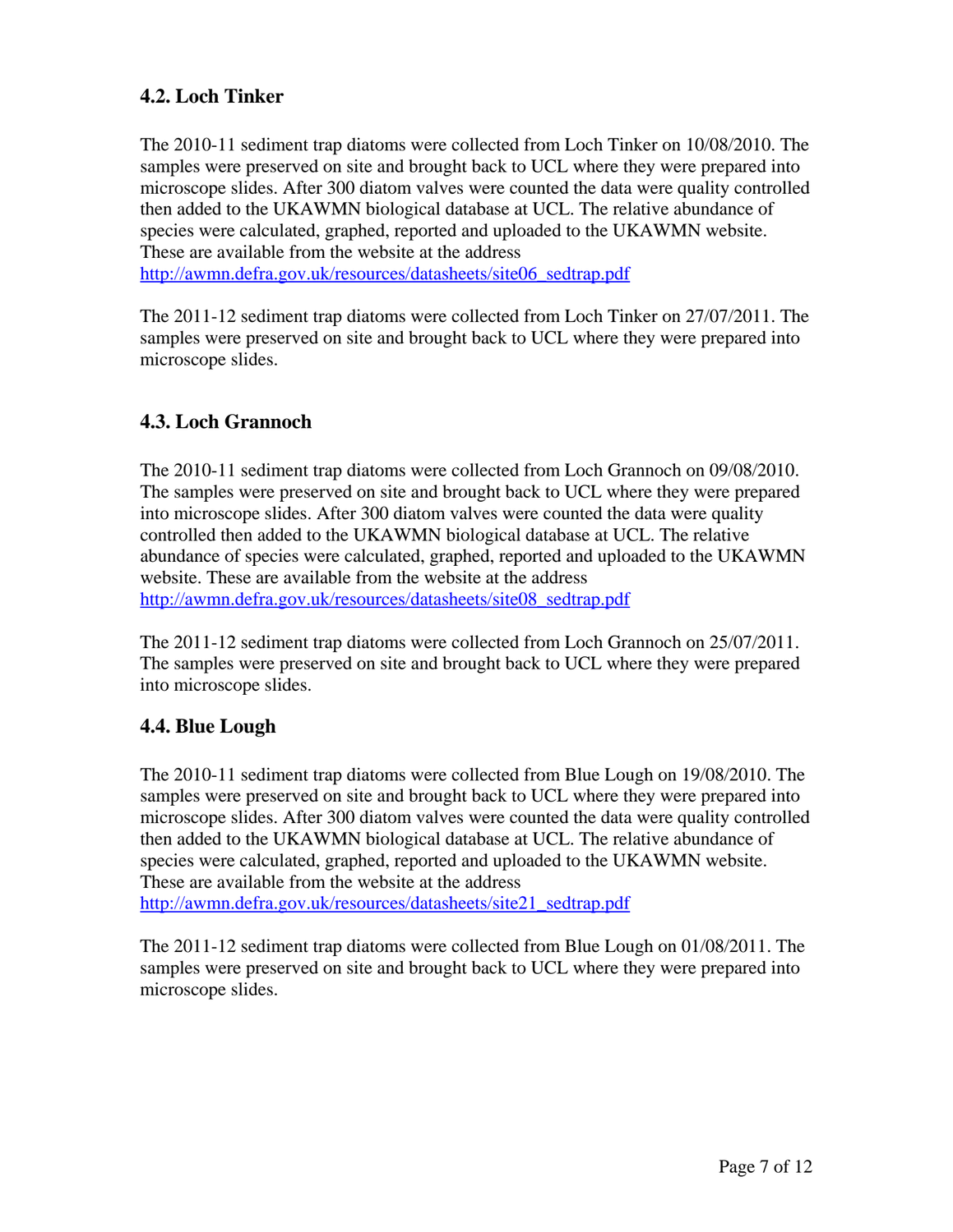# <span id="page-8-0"></span>**5. Macroinvertebrates**

### **5.1. Allt na Coire nan Con**

The 2010-11 macroinvertebrate kick samples were collected from Allt na Coire nan Con on 05/05/2010. The samples were preserved on site and taken to Queen Mary, University of London where they were sorted and the macroinvertebrates counted. The data were sent to UCL where they were quality controlled then added to the UKAWMN biological database. The relative abundance of species and a variety of diversity indices were calculated, graphed, reported and uploaded to the UKAWMN website. These are available from the website at the address

[http://awmn.defra.gov.uk/resources/datasheets/site03\\_inverts.pdf](http://awmn.defra.gov.uk/resources/datasheets/site03_inverts.pdf)

#### **5.2. Loch Chon**

The 2010-11 macroinvertebrate kick samples were collected from Loch Chon on 29/04/2010. The samples were preserved on site and taken to Queen Mary, University of London where they were sorted and the macroinvertebrates counted. The data were sent to UCL where they were quality controlled then added to the UKAWMN biological database. The relative abundance of species and a variety of diversity indices were calculated, graphed, reported and uploaded to the UKAWMN website. These are available from the website at the address

[http://awmn.defra.gov.uk/resources/datasheets/site05\\_inverts.pdf](http://awmn.defra.gov.uk/resources/datasheets/site05_inverts.pdf)

The 2011-12 macroinvertebrate kick samples were collected from Loch Chon on 01/05/2011. The samples were preserved on site and taken to Queen Mary, University of London where they were sorted and the macroinvertebrates counted. The data were sent to UCL where they were quality controlled then added to the UKAWMN biological database.

#### **5.3. Loch Tinker**

The 2011-12 macroinvertebrate kick samples were collected from Loch Tinker on 01/05/2011. The samples were preserved on site and taken to Queen Mary, University of London where they were sorted and the macroinvertebrates counted. The data were sent to UCL where they were quality controlled then added to the UKAWMN biological database.

### **5.4. Loch Grannoch**

The 2010-11 macroinvertebrate kick samples were collected from Loch Grannoch on 29/04/2010. The samples were preserved on site and taken to Queen Mary, University of London where they were sorted and the macroinvertebrates counted. The data were sent to UCL where they were quality controlled then added to the UKAWMN biological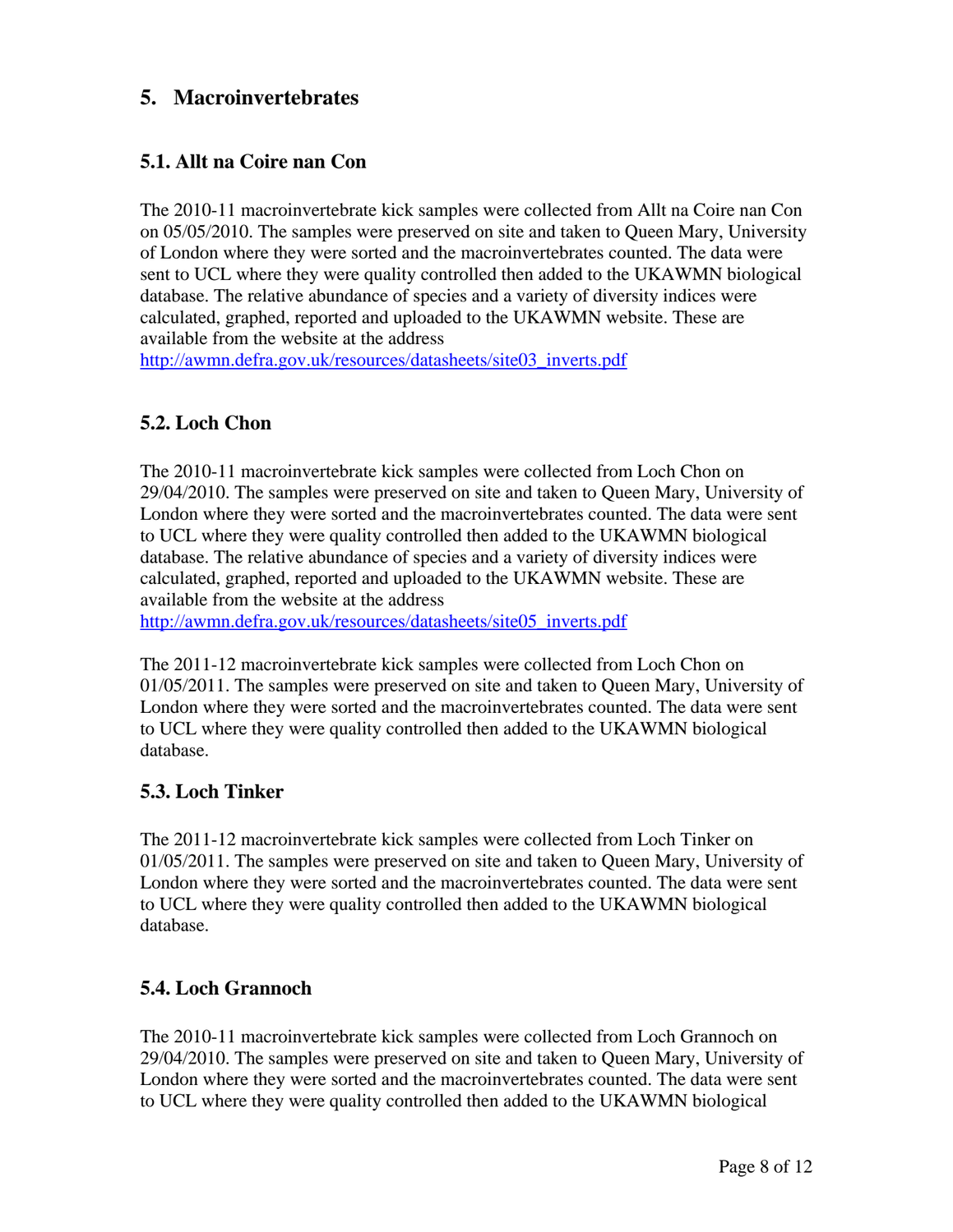<span id="page-9-0"></span>database. The relative abundance of species and a variety of diversity indices were calculated, graphed, reported and uploaded to the UKAWMN website. These are available from the website at the address [http://awmn.defra.gov.uk/resources/datasheets/site08\\_inverts.pdf](http://awmn.defra.gov.uk/resources/datasheets/site08_inverts.pdf)

### **5.5. Dargall Lane**

The 2010-11 macroinvertebrate kick samples were collected from Dargall Lane on 04/05/2010. The samples were preserved on site and taken to Queen Mary, University of London where they were sorted and the macroinvertebrates counted. The data were sent to UCL where they were quality controlled then added to the UKAWMN biological database. The relative abundance of species and a variety of diversity indices were calculated, graphed, reported and uploaded to the UKAWMN website. These are available from the website at the address

[http://awmn.defra.gov.uk/resources/datasheets/site09\\_inverts.pdf](http://awmn.defra.gov.uk/resources/datasheets/site09_inverts.pdf)

### **5.6. Old Lodge**

The 2010-11 macroinvertebrate kick samples were collected from Old Lodge on 06/04/2010. The samples were preserved on site and taken to Queen Mary, University of London where they were sorted and the macroinvertebrates counted. The data were sent to UCL where they were quality controlled then added to the UKAWMN biological database. After reformatting, the data were also sent for inclusion in the Environmental Change Network database. The relative abundance of species and a variety of diversity indices were calculated, graphed, reported and uploaded to the UKAWMN website. These are available from the website at the address [http://awmn.defra.gov.uk/resources/datasheets/site13\\_inverts.pdf](http://awmn.defra.gov.uk/resources/datasheets/site13_inverts.pdf)

### **5.7. Narrator Brook**

The 2011-12 macroinvertebrate kick samples were collected from Narrator Brook on 27/05/2011. The samples were preserved on site and taken to Queen Mary, University of London where they were sorted and the macroinvertebrates counted. The data were sent to UCL where they were quality controlled then added to the UKAWMN biological database.

### **5.8. Blue Lough**

The 2011-12 macroinvertebrate kick samples were collected from Blue Lough on 28/04/2011. The samples were preserved on site and taken to Queen Mary, University of London where they were sorted and the macroinvertebrates counted. The data were sent to UCL where they were quality controlled then added to the UKAWMN biological database.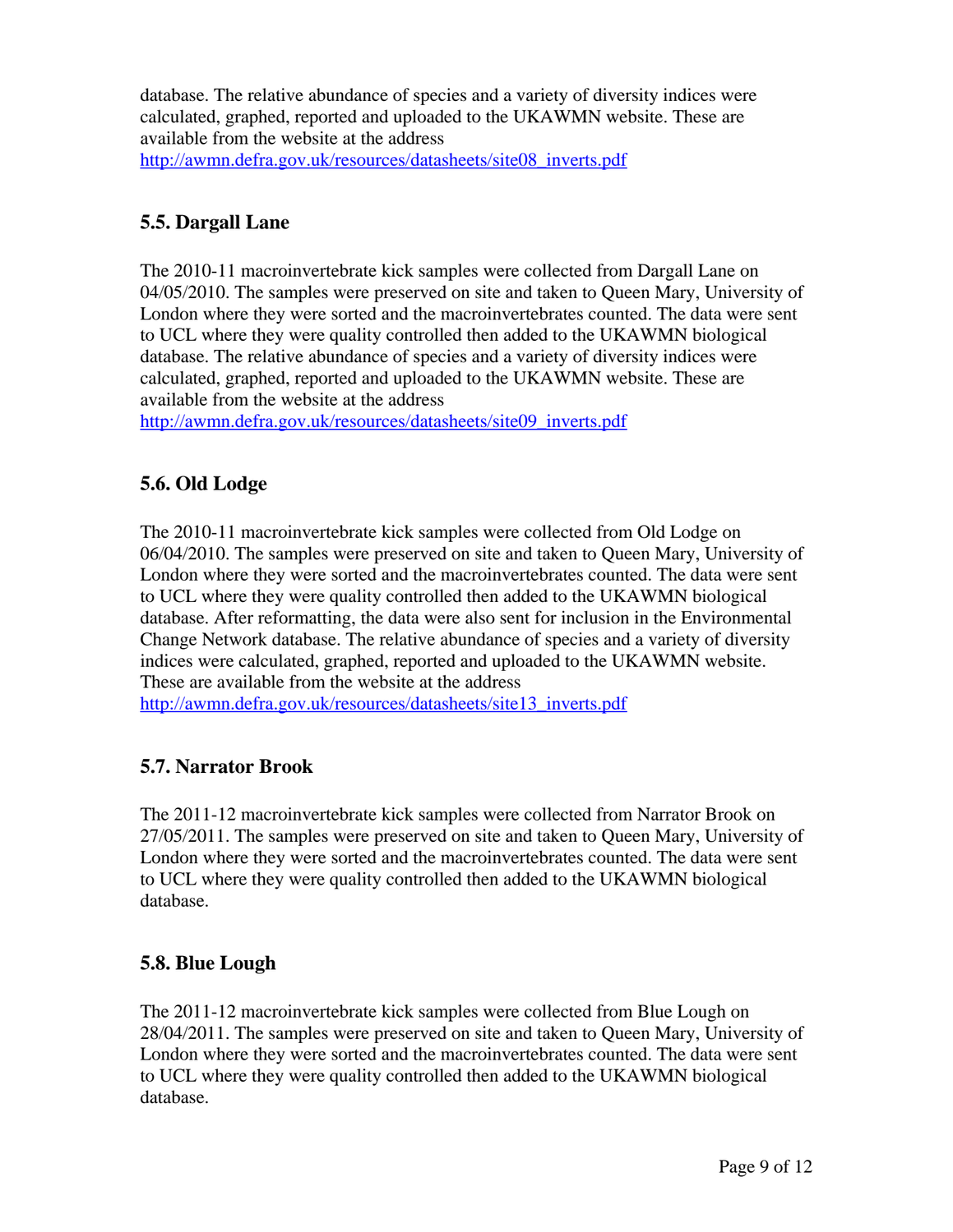#### <span id="page-10-0"></span>**5.9. Bencrom River**

The 2011-12 macroinvertebrate kick samples were collected from Bencrom River on 27/04/2011. The samples were preserved on site and taken to Queen Mary, University of London where they were sorted and the macroinvertebrates counted. The data were sent to UCL where they were quality controlled then added to the UKAWMN biological database.

#### **5.10. Coneyglen Burn**

The 2011-12 macroinvertebrate kick samples were collected from Coneyglen Burn on 20/04/2011. The samples were preserved on site and taken to Queen Mary, University of London where they were sorted and the macroinvertebrates counted. The data were sent to UCL where they were quality controlled then added to the UKAWMN biological database.

### **6. Macrophytes**

#### **6.1. Allt na Coire nan Con**

The 2011-12 macrophyte survey was performed at Allt na Coire nan Con on 10/07/2011. Voucher specimens were collected and await microscopic analysis and verification at UCL before the data is added to the UKAWMN biological database.

#### **6.2. Dargall Lane**

The 2011-12 macrophyte survey was performed at Dargall Lane on 09/07/2011. Voucher specimens were collected and await microscopic analysis and verification at UCL before the data is added to the UKAWMN biological database.

#### **6.3. Old Lodge**

The 2010-11 macrophyte survey was performed at Old Lodge on 08/09/2010. Voucher specimens were collected and after microscopic analysis and verification at UCL the data were added to the UKAWMN biological database. The relative abundance of species were calculated, graphed, reported and uploaded to the UKAWMN website. These are available from the website at the address [http://awmn.defra.gov.uk/resources/datasheets/site13\\_macros.pdf](http://awmn.defra.gov.uk/resources/datasheets/site13_macros.pdf)

The 2011-12 macrophyte survey was performed at Old Lodge on 04/07/2011. Voucher specimens were collected and await microscopic analysis and verification at UCL before the data is added to the UKAWMN biological database.